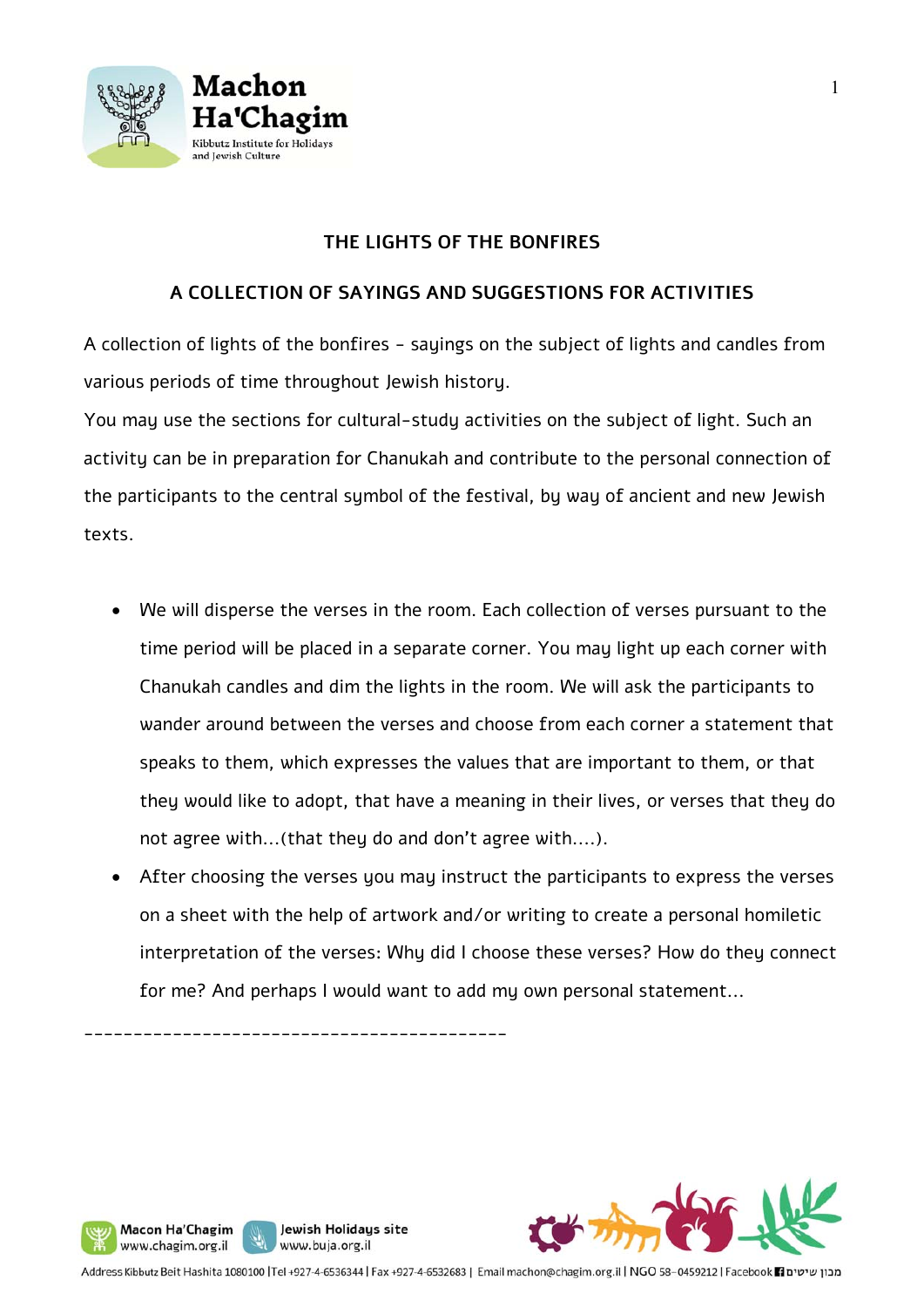

## Lights in the Bible

In the beginning God created the heavens and the earth. Now the earth was empty, and darkness was over the surface of the deep, and the spirit of God was hovering over the waters: And God said, Let there be light and there was light. And God saw that the light was good, and he separated the light from the darkness. God called the light day ,and the darkness he called night. And there was evening, and there was morning—the first day. Genesis 1, 1-5

\_\_\_\_\_\_\_\_\_\_\_\_\_\_\_\_\_\_\_\_\_\_\_\_\_\_\_\_\_\_\_\_\_\_\_\_\_\_\_\_\_\_

Light shines on the righteous and joy on the upright in heart.

Psalms, 97:11

\_\_\_\_\_\_\_\_\_\_\_\_\_\_\_\_\_\_\_\_\_\_\_\_\_\_\_\_\_\_\_\_\_\_\_\_\_\_\_\_\_\_\_\_\_\_

I saw that wisdom is better than folly, just as light is better than darkness. The wise have eyes in their heads, while the fool walks in the darkness

Ecclesiastes 2:13

\_\_\_\_\_\_\_\_\_\_\_\_\_\_\_\_\_\_\_\_\_\_\_\_\_\_\_\_\_\_\_\_\_\_\_\_\_\_\_\_\_\_\_\_\_\_\_

Light is sweet and it pleases the eyes to see the sun :However many years someone may live, let them enjoy them all. But let them remember the days of darkness, for there will be many.

Ecclesiastes 11: 7-8

\_\_\_\_\_\_\_\_\_\_\_\_\_\_\_\_\_\_\_\_\_\_\_\_\_\_\_\_\_\_\_\_\_\_\_\_\_\_\_\_\_\_\_\_\_\_\_







Address Kibbutz Beit Hashita 1080100 |Tel +927-4-6536344 | Fax +927-4-6532683 | Email machon@chagim.org.il | NGO 58-0459212 | Facebook 1 מכון שיטים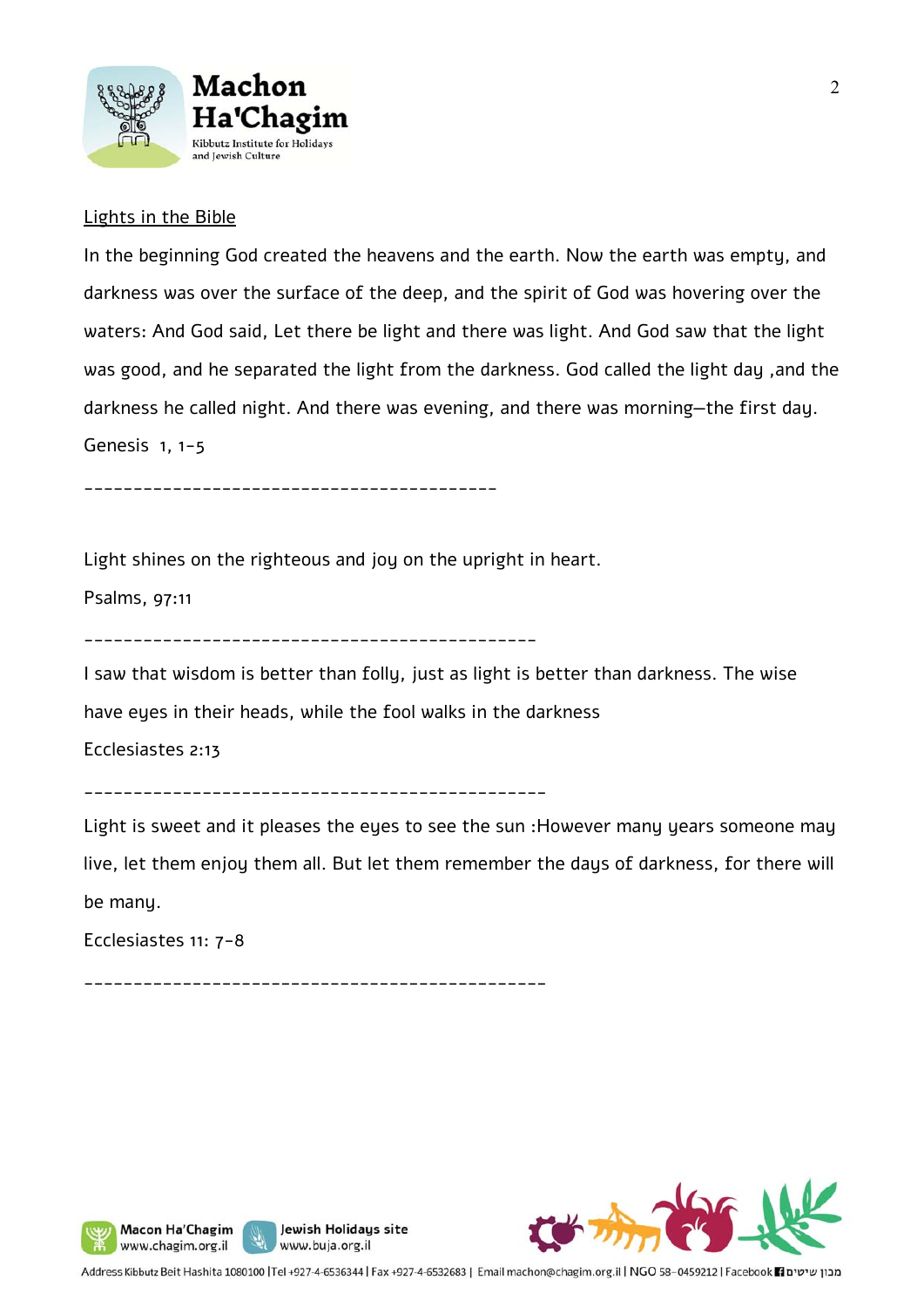

#### Lights from the Sages

As a man who lights candle from candle, the candle is alight and his friend shall not be

absent

Bamidbar Rabbah, Chapter 13, 4-5, 20.

\_\_\_\_\_\_\_\_\_\_\_\_\_\_\_\_\_\_\_\_\_\_\_\_\_\_\_\_\_\_\_\_\_\_\_\_\_\_\_\_\_\_\_\_\_\_

Your word is a lamp for my feet, a light on my path.

Psalms 115, 105

\_\_\_\_\_\_\_\_\_\_\_\_\_\_\_\_\_\_\_\_\_\_\_\_\_\_\_\_\_\_\_\_\_\_\_\_\_\_\_\_\_\_\_\_\_\_\_

The wicked are similar to a man walking in the dark who reaches a stone and falls over it, he reaches a pit and falls into it, he who wrote "But the way of the wicked is like deep darkness; they do not know what makes them stumble" (Proverbs 4:19) however the good are similar to a man who walks with a candle before him, he reaches a pit, he walks around it so that he shall not fall into it, he reaches a stone and safeguards himself so he shall not stumble.

Psikata Rabbati, Chapter 8

\_\_\_\_\_\_\_\_\_\_\_\_\_\_\_\_\_\_\_\_\_\_\_\_\_\_\_\_\_\_\_\_\_\_\_\_\_\_\_\_\_\_\_\_\_\_\_\_\_

All those who are in the dark see all those who are in the light

Jewish Holidays site

www.buja.org.il

Mekhilta of Rabbi Ishmael, Chapter 4

\_\_\_\_\_\_\_\_\_\_\_\_\_\_\_\_\_\_\_\_\_\_\_\_\_\_\_\_\_\_\_\_\_\_\_\_\_\_\_\_\_\_\_\_\_\_\_\_\_

Rabbi Yehuda says: The light was created first, a fable to a king who wished to build a palatine and it was dark there, what did he do - he lit candles and lamps to know how to place the foundation stones, the light was created first, and Rabbi Nehemya said the world was created first, a fable to a king who built Palatine and crowned it with candles and lights.

Genesis Rabbah, Chapter 3

Macon Ha'Chagim www.chagim.org.il



Address Kibbutz Beit Hashita 1080100 |Tel +927-4-6536344 | Fax +927-4-6532683 | Email machon@chagim.org.il | NGO 58-0459212 | Facebook 1 מבון שיטים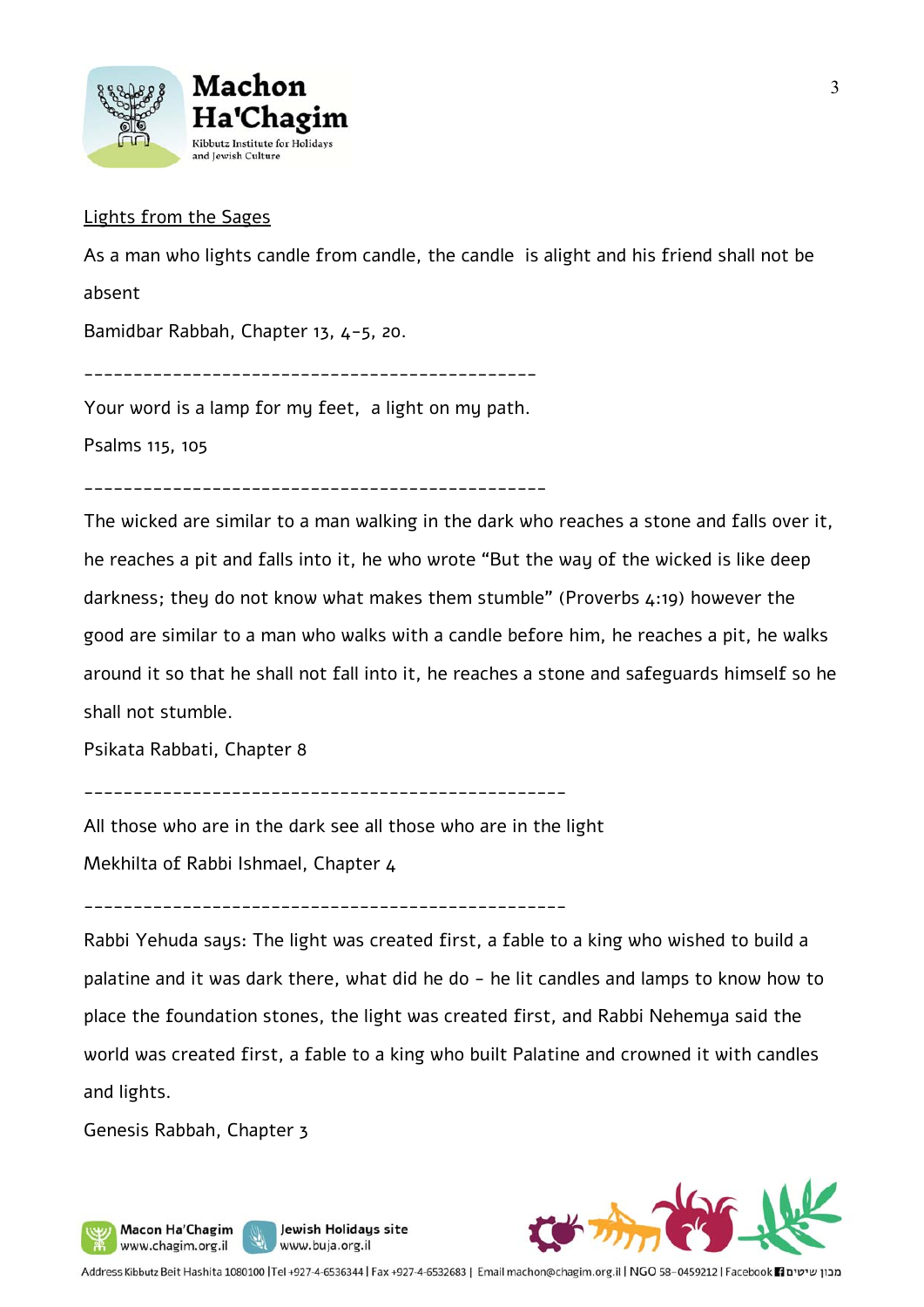

\_\_\_\_\_\_\_\_\_\_\_\_\_\_\_\_\_\_\_\_\_\_\_\_\_\_\_\_\_\_\_\_\_\_\_\_\_\_\_\_\_\_\_\_\_\_\_\_\_

#### Lights from Hassidism

The principle of the purpose of this good deed is the lighting: the desire, the excitement,

the fire burning in the soul!

Rabbi Levy Yitzhak from Berdychiv

\_\_\_\_\_\_\_\_\_\_\_\_\_\_\_\_\_\_\_\_\_\_\_\_\_\_\_\_\_\_\_\_\_\_\_\_\_\_\_\_\_\_\_\_\_\_\_\_\_\_

For as long as the candle is alight we need to carry on improving

Hassidic

\_\_\_\_\_\_\_\_\_\_\_\_\_\_\_\_\_\_\_\_\_\_\_\_\_\_\_\_\_\_\_\_\_\_\_\_\_\_\_\_\_\_\_\_\_\_\_\_\_\_\_

It is written: And God said: let there be light - if someone asks sincerely: God, let there be light! - he will receive light.

Hassidic

A young rabbi complained to the Rabbi of Marozin: "During the times that I am engrossed in my studies, I feel that I am life and light, however if I cease studying immediately it all disappears. What should I do?"

The Rabbi replied: " A fable of one who went out at night in the dark to the forest, and for a short time a man accompanied him who was holding a torch in his hand, however when they reached a fork in the road they separated, the first must continue and and cast about, while the second who was carrying his light has nothing to fear from the dark".

"The Hidden Light", Martin Buber

Macon Ha'Chagim www.chagim.org.il

\_\_\_\_\_\_\_\_\_\_\_\_\_\_\_\_\_\_\_\_\_\_\_\_\_\_\_\_\_\_\_\_\_\_\_\_\_\_\_\_

Jewish Holidays site

www.buja.org.il



Address Kibbutz Beit Hashita 1080100 |Tel +927-4-6536344 | Fax +927-4-6532683 | Email machon@chagim.org.il | NGO 58-0459212 | Facebook 1 מבון שיטים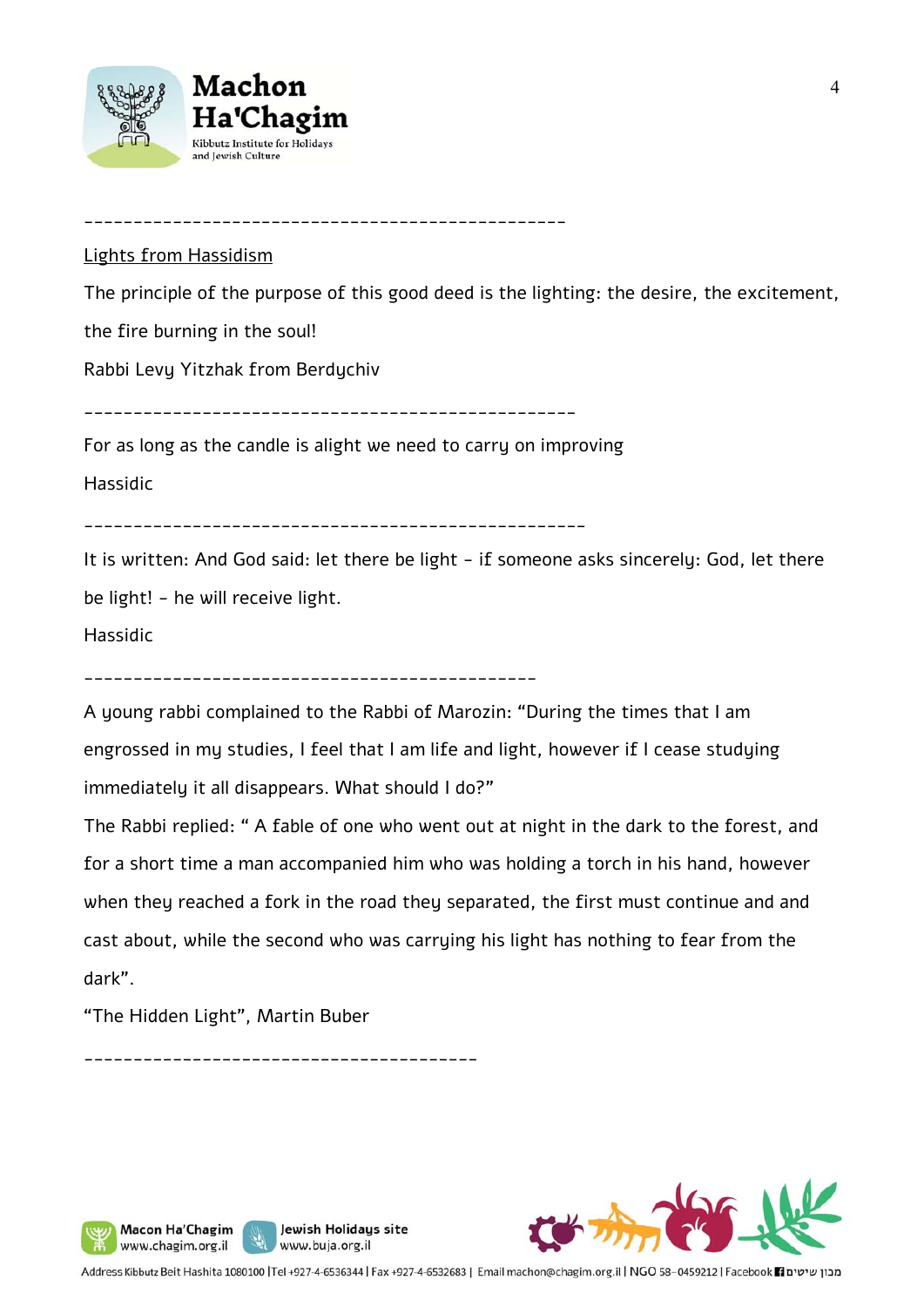

Rabbi Nachman from Bratslav said, we were given this article by his grandfather the Ba'al Shem Tov: Oy vey, the world is full of lights and wonderful and terrible secrets, and the little hand is shading the eyes and stopping them from seeing the big lights. "The Hidden Light", Martin Buber

\_\_\_\_\_\_\_\_\_\_\_\_\_\_\_\_\_\_\_\_\_\_\_\_\_\_\_\_\_\_\_\_\_\_\_\_\_\_\_\_

#### Pioneering lights

One whose face does not light up - his soul is also in darkness.

Avraham Shlonsky

There are seven days in the week

and there are seven branches of the Menorah

And one who lights the Menora with his soul

He will pour the oil for the light

Avraham Shlonsky

\_\_\_\_\_\_\_\_\_\_\_\_\_\_\_\_\_\_\_\_\_\_\_\_\_\_\_\_\_\_\_\_\_\_\_\_\_\_\_\_\_

Every light, even if it is moved from its place - its memory remains

S Y Agnon

\_\_\_\_\_\_\_\_\_\_\_\_\_\_\_\_\_\_\_\_\_\_\_\_\_\_\_\_\_\_\_\_\_\_\_\_\_\_\_\_

All the darkness cannot extinguish one candle, but one candle can light up all the darkness.

Chaim Hazaz

\_\_\_\_\_\_\_\_\_\_\_\_\_\_\_\_\_\_\_\_\_\_\_\_\_\_\_\_\_\_\_\_\_\_\_\_\_\_\_\_\_\_\_\_\_

It is mandatory to emphasize the lights without concealing the shadows

\_\_\_\_\_\_\_\_\_\_\_\_\_\_\_\_\_\_\_\_\_\_\_\_\_\_\_\_\_\_\_\_\_\_\_\_\_\_\_\_\_\_\_\_\_\_\_

Jewish Holidays site

www.buja.org.il

D. Sadan

Macon Ha'Chagim

www.chagim.org.il

ý,



Address Kibbutz Beit Hashita 1080100 |Tel +927-4-6536344 | Fax +927-4-6532683 | Email machon@chagim.org.il | NGO 58-0459212 | Facebook 1 מכון שיטים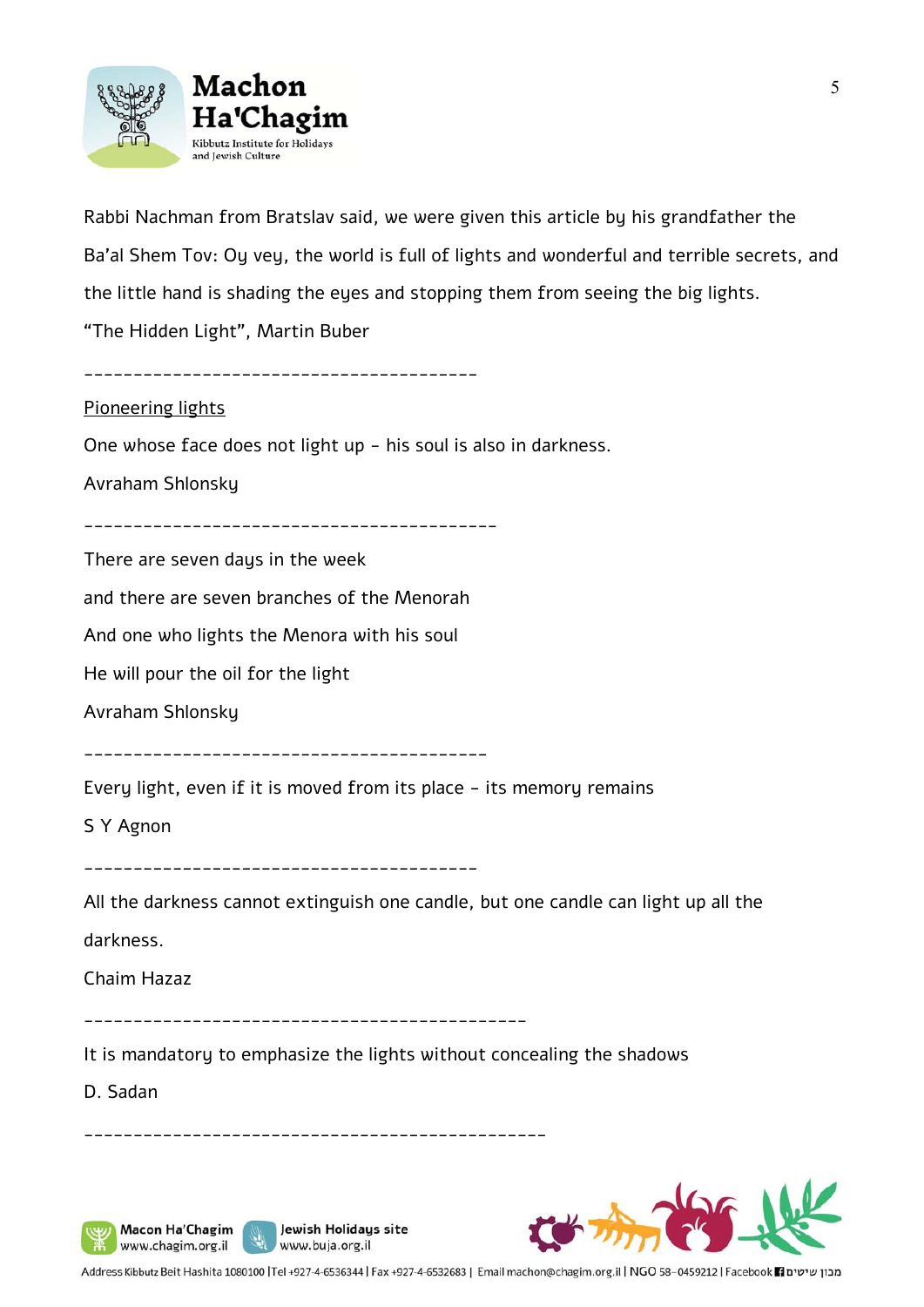

# **Firstly one candle is lit, another and another and more, the darkness will completely pass.**

Within the simple and young poor people, the light will be first cracked open, and then the others will join with them, those loving justice and truth. The freedom and human progress, the beauty, and when the candles are alight everyone will wonder and be happy at the work that has been done. You have no more important role than bringing happiness alike the role of the sun serving the light.

Herzl

\_\_\_\_\_\_\_\_\_\_\_\_\_\_\_\_\_\_\_\_\_\_\_\_\_\_\_\_\_\_\_\_\_\_\_\_\_\_\_\_\_\_\_\_\_\_\_\_\_

### Poetry lights

I didn't win light in a windfall / C.N. Bialik

but my very own.

I didn't win light in a windfall, nor by deed of my father's will. I hewed my light from granite. I quarried from my heart.

In the mine of my heart a spark hides  $$ not large, but wholly my own. Neither borrowed, nor stolen from anyone

\_\_\_\_\_\_\_\_\_\_\_\_\_\_\_\_\_\_\_\_\_\_\_\_\_\_\_\_\_\_\_\_\_\_\_\_\_\_\_\_\_\_\_\_\_\_\_\_

Jewish Holidays site

www.buja.org.il

Sorrow wields huge hammer blows, the rock of endurance cracks my heart blinding my eye with flashes And from my eyes - I make my verse.

They fly from my lines to your breast to vanish in kindled flame. While I, with heart's blood and marrow

pay the price of the blaze.

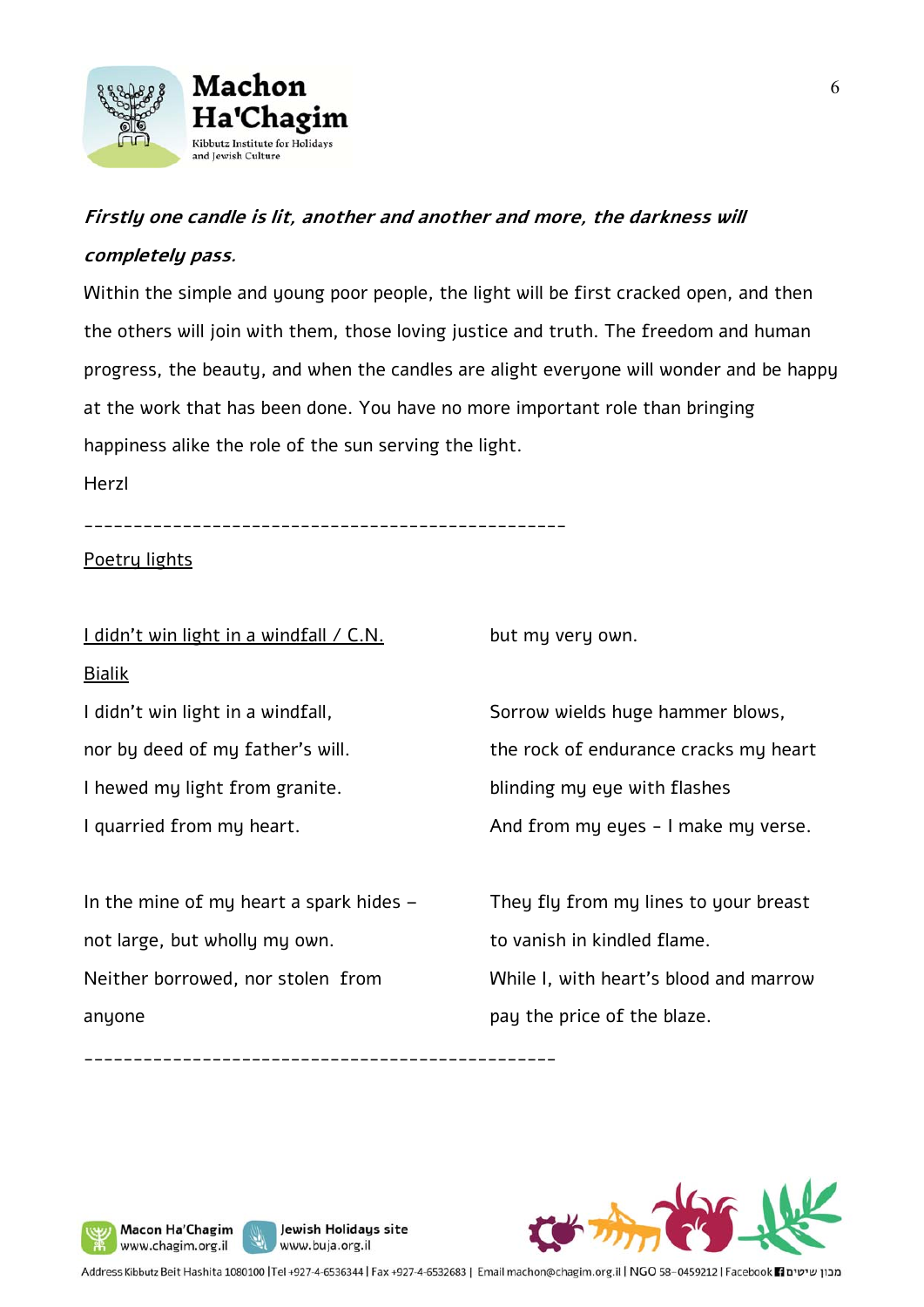

# It is the time of light / Rachel Halfi

There is a time when everything sits inside the light Like a precious stone within a golden adornment It is possible to take a handful of such light It is possible to eat such light It is possible to swallow such light It is possible to move along its length and breadth It is possible to weigh it in full gold \_\_\_\_\_\_\_\_\_\_\_\_\_\_\_\_\_\_\_\_\_\_\_\_\_\_\_\_\_\_\_\_\_\_\_\_\_\_\_\_\_\_\_\_\_\_\_\_ By: Natan Yonatan And in a stormy night, late, when the thunder falls into the darkness and the sky cannot be seen, no shining star then we light the remainder of the candle and there is hope that the world will lighten up again

\_\_\_\_\_\_\_\_\_\_\_\_\_\_\_\_\_\_\_\_\_\_\_\_\_\_\_\_\_\_\_\_\_\_\_\_\_\_\_\_\_\_\_\_\_\_\_\_\_